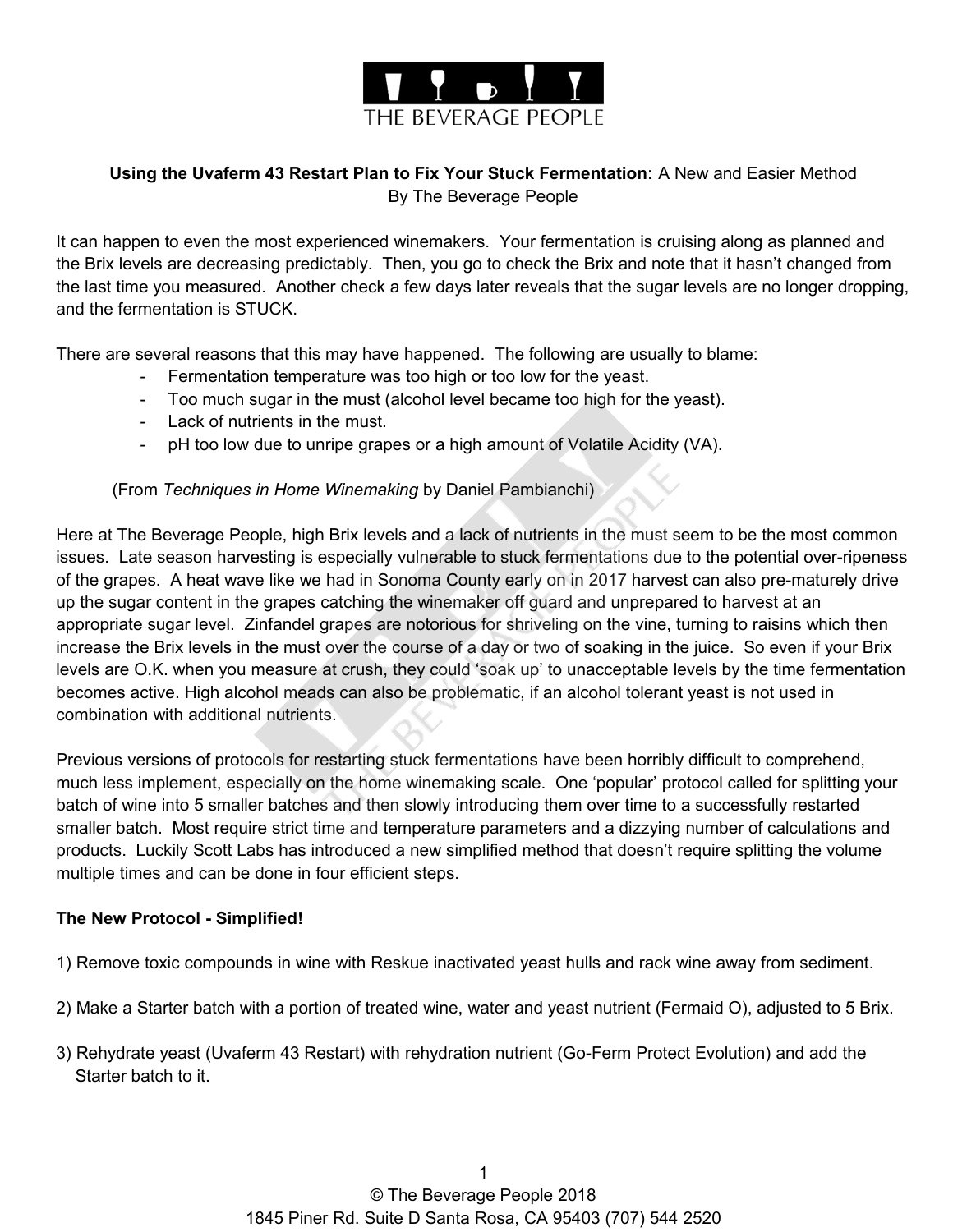4) When Starter batch drops to 0 Brix, add it to the rest of the stuck wine. Voila! That's it! For detailed instructions, see page 5.

**ARTISTICS OF BRIDGE**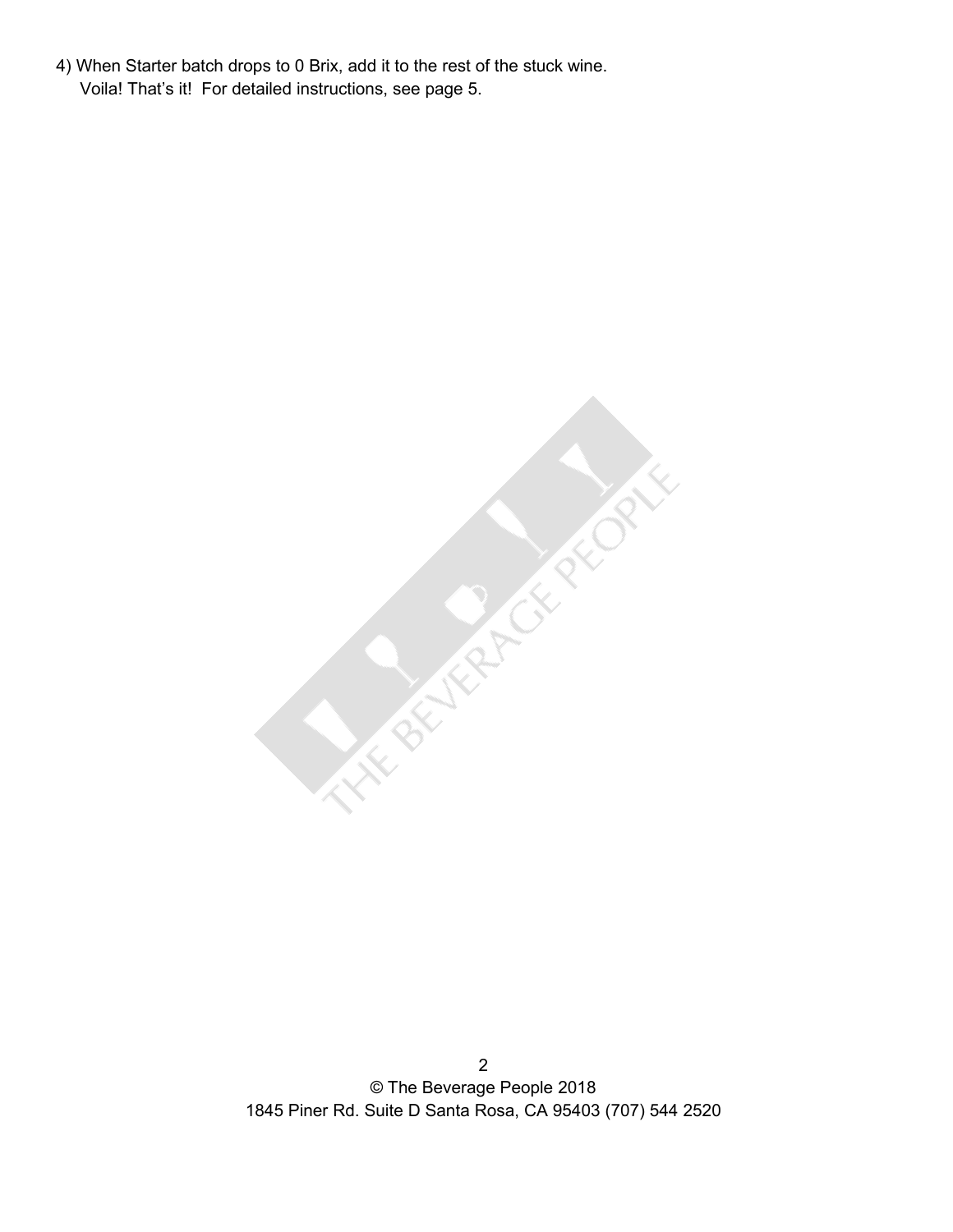#### **Meet the New Game Changers**

Reskue™ yeast hulls are specific inactivated yeast for treating stuck fermentations. They help absorb the toxic compounds created during fermentation.

**Use Rate:** about 1.5 grams per gallon

**How to Use:** Suspend Reskue in 10 times its weight of clean 86–98°F water and mix. Wait 20 minutes then add to stuck or sluggish fermentation. For stuck fermentations, allow Reskue to settle for 48 hours then rack off and reinoculate with a restart yeast.

The Beverage People package Reskue in 20 and 100 gram bags.

Fermaid® O is an organic autolyzed yeast nutrient with a high content of organic nitrogen (amino acids). Unlike its cousin Fermaid K, Fermaid O does not have Diammonium Phosphate (DAP).

**Use Rate:** about 1.5 grams per gallon

**How to Use:** Fermaid O should be mixed with room temperature water. The amount of water used is not critical. Simply add enough to make a slurry, then add to wine.

The Beverage People package Fermaid O in 100 and 500 gram bags.

Go-Ferm Protect Evolution ® is an organic yeast rehydration nutrient for difficult or stuck fermentations. It is the result of a multi-year study of problem fermentations by Lallemand and National Agricultural Research Institute (INRA) in France. Go-Ferm Protect incorporates sterols and polyunsaturated fatty acids (for cell protection) together with vitamins and minerals to help ensure yeast survival and to help maintain fermentation activity to completion.

**Use Rate:** about 1 gram per gallon

**How to Use:** Mix Go-Ferm Protect in 20 times its weight in clean 110°F water. Let the mixture cool to 104°F then add yeast. Let stand for 20 minutes. Slowly (over 5 minutes) add equal amounts of must (juice) to be fermented to the yeast slurry. Watch the temperature. Do not allow more than 18°F difference between the must (juice) and the yeast slurry at the time of mixing or the yeast may be shocked.

The Beverage People package Go-Ferm Protect Evolution in 100 and 500 gram bags.

Uvaferm™ 43 Restart is notable for its powerful ability to restart stuck or sluggish fermentations due to high alcohol tolerance (18%+ v/v) and low relative nitrogen needs. It has high resistance to the stressful conditions in stuck fermentations.

**Use Rate:** 1.5 grams per gallon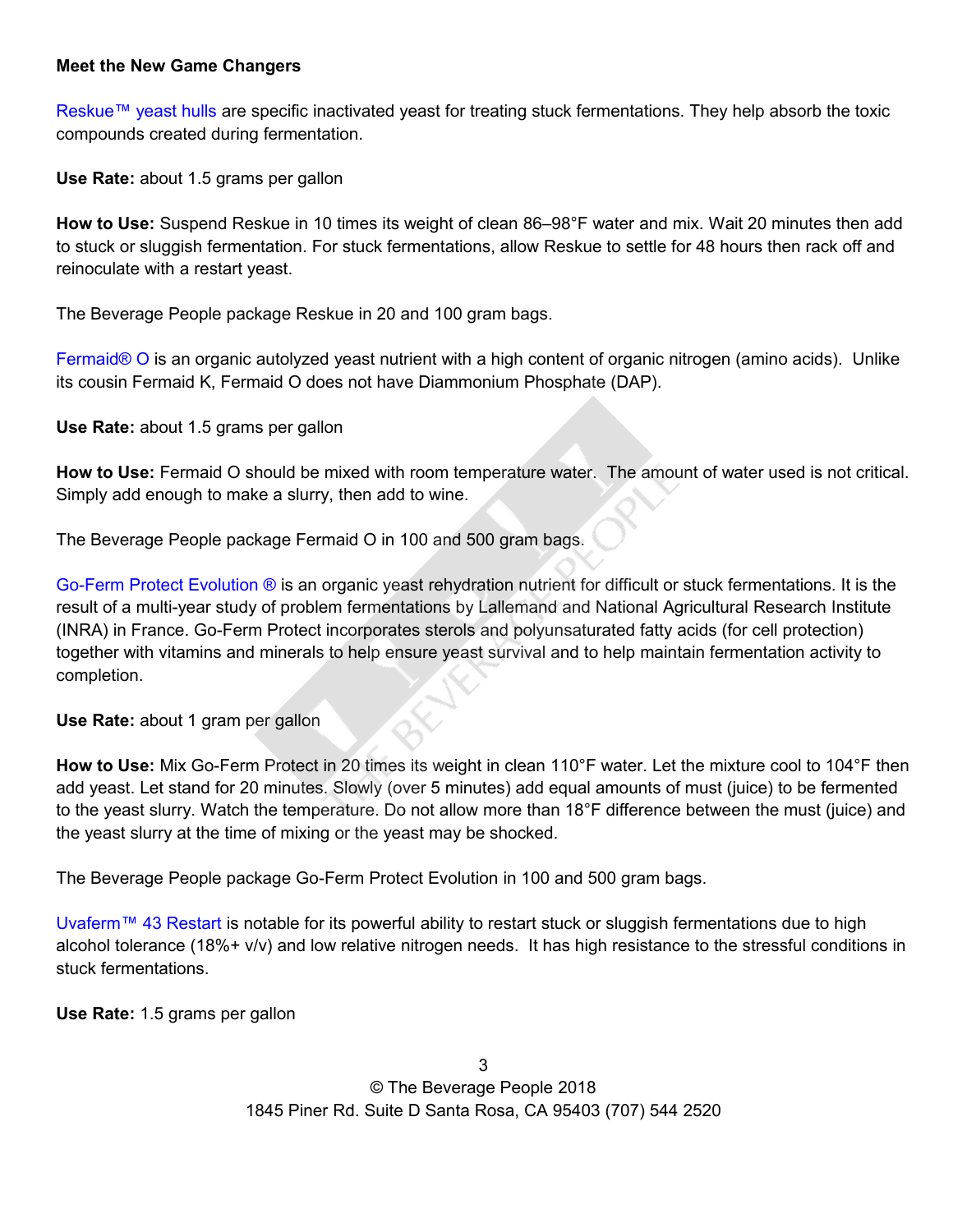## **How to Use:** Rehydrate with Go-Ferm Protect Evolution and follow [Scott Labs Recommended Method to Restart a Stuck Fermentation with Uvaferm 43 Restart](http://www.scottlab.com/uploads/documents/technical-documents/1322/Recommended%20Method%20to%20Restart%20Stuck%20Fermentation%20with%2043Restart%202017.pdf)

The Beverage People package Uvaferm 43 Restart in 10 gram vials and 4 ounce (112 gram) bags.

**ARTISTS OF PROPERTY**